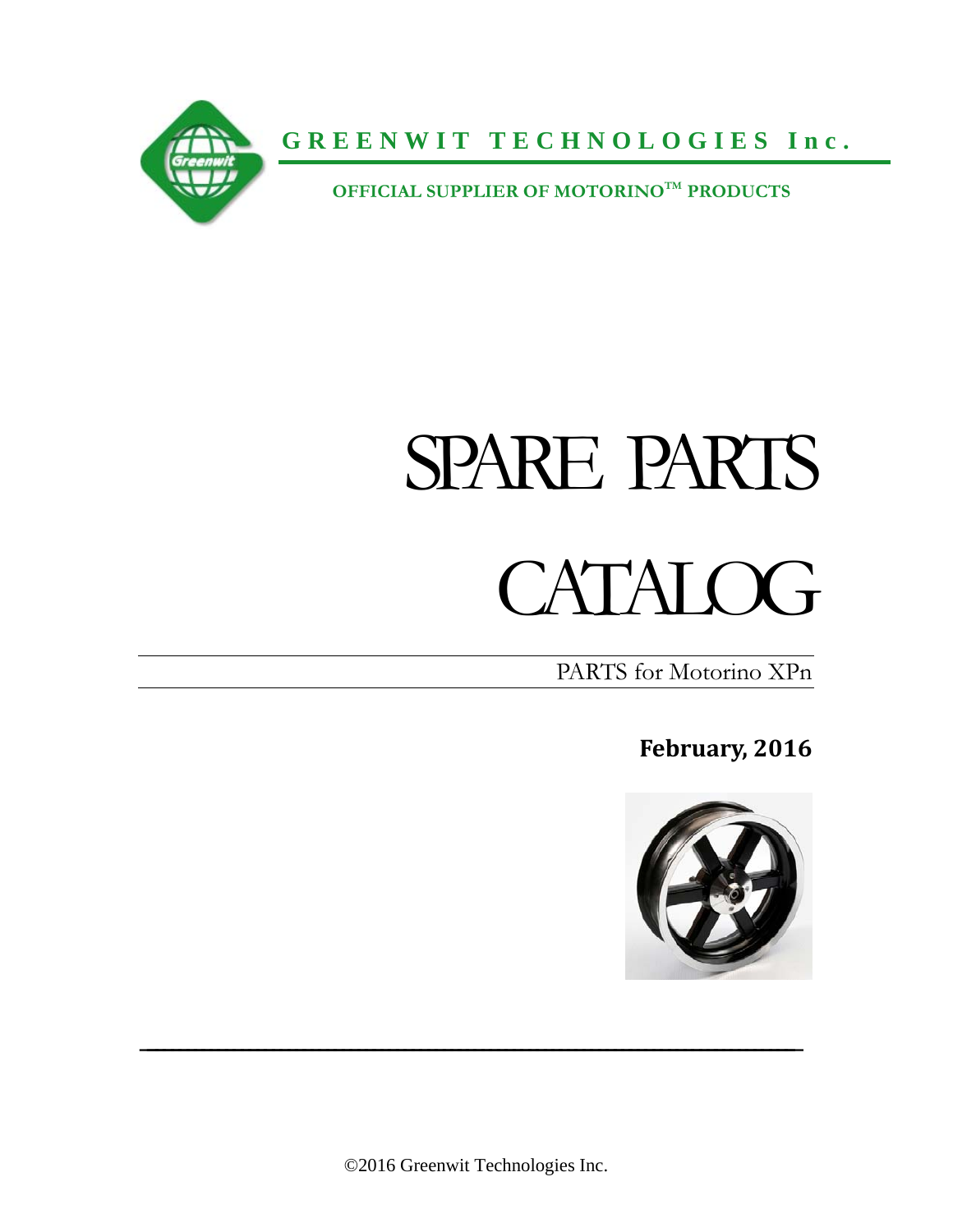**MOTORINO XPn**<br>Body and Trim Parts



#### **XPn - Body Panels**

| Part#              | <b>Description</b>                             |            | <b>Colors</b>                              |            |                                |
|--------------------|------------------------------------------------|------------|--------------------------------------------|------------|--------------------------------|
| NP <sub>01</sub>   | <b>Front Faring</b>                            | <b>BLK</b> | <b>PBL</b> WHI <sup>RE</sup><br><b>BUR</b> | <b>DRD</b> |                                |
| <b>RP03</b>        | <b>Front Fender</b>                            | <b>BLK</b> | PBL WHIRED BUR                             | <b>DRD</b> |                                |
| <b>RP05</b>        | <b>Reverse Front</b><br>Faring (Black)         |            | One color                                  |            |                                |
| <b>RP06</b>        | Floorboard (Black)                             |            |                                            |            | Colors:                        |
| RP07R              | Low Side Panel<br>(right)                      | <b>BLK</b> | PBL WHIRED BUR                             | <b>DRD</b> | <b>BLK [Black]</b>             |
| RP07L              | Low Side Panel<br>(left)                       | <b>BLK</b> | PBL WHIRED BUR                             | <b>DRD</b> | PBL [Pearl Blue]               |
| <b>RP08</b>        | <b>Underseat Panel</b><br>(with charging port) | <b>BLK</b> | PBL WHIRED BUR                             | <b>DRD</b> | <b>RED</b>                     |
| <b>RP09</b>        | Seat Bucket (Black)                            |            | One color                                  |            | WHI [White]                    |
| RP10R              | Chain Guard (right)                            | <b>BLK</b> | <b>PBL</b> WHI <b>REDBUR</b>               | <b>DRD</b> | <b>BUR [Dark (Violet) Red]</b> |
| RP <sub>10</sub> L | Chain Guard (left)                             | <b>BLK</b> | PBL WHIRED<br><b>BUR</b>                   | <b>DRD</b> |                                |
| RP11R              | Side Panel (right)                             | <b>BLK</b> | <b>PBL</b> WHI<br><b>BUR</b>               | <b>DRD</b> | <b>DRD</b> [Burgundy]          |
| RP11L              | Side Panel (left)                              | <b>BLK</b> | <b>PBLIWHIRED</b><br><b>BUR</b>            | <b>DRD</b> |                                |
| <b>RP12</b>        | <b>Rear Panel</b>                              | <b>BLK</b> | <b>PBL</b> WHI<br><b>BUR</b>               | <b>DRD</b> |                                |
| <b>RP13</b>        | Rear Fender                                    |            |                                            |            |                                |
| <b>RP14</b>        | Rear Mudguard (w/<br>reflectors)               |            | One color                                  |            |                                |
| <b>RP15</b>        | Front fender (rear<br>half)                    | <b>BLK</b> | PBL WHIRED BUR                             | <b>DRD</b> |                                |
| RP <sub>16R</sub>  | Piece with Motorino<br>logo inside RP11R       | <b>BLK</b> | PBL WHIRED BUR                             | <b>DRD</b> |                                |
| NP16L-CHR          | Chrome piece -                                 |            | One color                                  |            |                                |
| NP16R-CHR          | Chrome piece -                                 |            |                                            |            |                                |
| RP <sub>16</sub> L | Piece with Motorino<br>logo inside RP11L       | <b>BLK</b> | PBL WHIRED BUR                             | <b>DRD</b> |                                |
| <b>RP17</b>        | Underseat panel<br>grid                        | <b>BLK</b> | PBL WHIRED BUR                             | <b>DRD</b> |                                |
| <b>RP18</b>        | Access panel on<br>floorboard RP06             |            |                                            |            |                                |
| <b>RP19</b>        | Front splashquard                              |            | One color                                  |            |                                |
| <b>RP20</b>        | Coffee cup pocket                              |            |                                            |            |                                |
| <b>RP21</b>        | Under seat hatch                               |            |                                            |            |                                |

| Colors:                        |
|--------------------------------|
| <b>BLK [Black]</b>             |
| <b>PBL [Pearl Blue]</b>        |
| RFD                            |
| WHI [White]                    |
| <b>BUR [Dark (Violet) Red]</b> |
| <b>DRD [Burgundy]</b>          |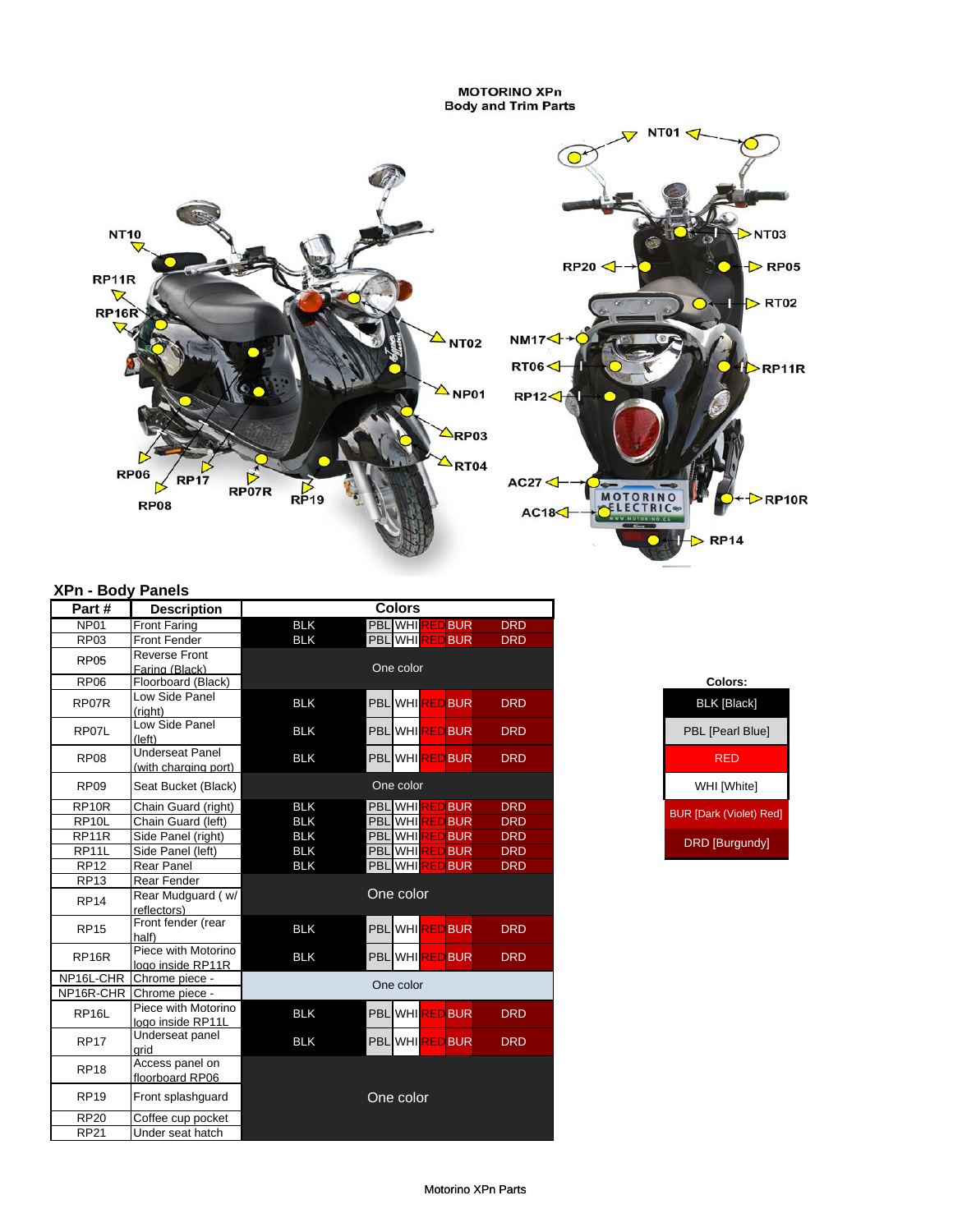#### **XPn - Trim**

 $\overline{\phantom{a}}$ 

| Part#       | Picture | Description                                             | Part#       | Picture | Description                            |
|-------------|---------|---------------------------------------------------------|-------------|---------|----------------------------------------|
| <b>RT01</b> |         | Mirror [Left & Right<br>same]                           | <b>RT07</b> |         | Serial Cov                             |
| <b>RT12</b> |         | Collar for Ignition<br>key XPa, XPc, XPr,<br><b>XPn</b> | <b>RT09</b> |         | License p                              |
| <b>NT02</b> |         | Headlight Chrome<br>Nose                                | <b>NT10</b> |         | <b>Back Res</b>                        |
| <b>RT02</b> |         | Seat (specify black,<br>white or brown)                 | <b>TR02</b> |         | Rear I<br>Refl                         |
| <b>NT03</b> |         | <b>Chrome Steering</b><br>Column Collar                 | <b>TR03</b> |         | Round<br>refle                         |
| <b>NT05</b> |         | Aluminum Floor Plate                                    | <b>TR04</b> |         | Cable r<br>bra                         |
| <b>RT08</b> |         | Floor Mat (Rubber)                                      | <b>TR06</b> |         | Rubber<br>undersid                     |
| <b>RT04</b> |         | Chrome Fender Trim                                      | B07*        |         | Rear Box<br>(specify mod<br>see Acceso |
| <b>RT06</b> |         | <b>Chrome Access Panel</b><br>(below rear box)          | <b>RT13</b> |         | Chrome o<br>R <sub>1</sub>             |
| AC30        |         | Plastic Pedal end<br>caps                               |             |         |                                        |

| #                | Picture | Description                                             | Part# |              | Picture | Description                                                               |
|------------------|---------|---------------------------------------------------------|-------|--------------|---------|---------------------------------------------------------------------------|
| <b>RT01</b>      |         | Mirror [Left & Right<br>samel                           |       | <b>RT07</b>  |         | Serial Cover (Black)                                                      |
| <b>RT12</b>      |         | Collar for Ignition<br>key XPa, XPc, XPr,<br><b>XPn</b> |       | <b>RT09</b>  |         | License plate mount                                                       |
| NT02             |         | <b>Headlight Chrome</b><br>Nose                         |       | <b>NT10</b>  |         | <b>Back Rest Cushon</b>                                                   |
| RT02             |         | Seat (specify black,<br>white or brown)                 |       | <b>TR02</b>  |         | Rear Fender<br>Reflector                                                  |
| NT <sub>03</sub> |         | <b>Chrome Steering</b><br>Column Collar                 |       | <b>TR03</b>  |         | Round orange<br>reflector                                                 |
| NT <sub>05</sub> |         | Aluminum Floor Plate                                    |       | <b>TR04</b>  |         | Cable retaining<br>bracket                                                |
| RT <sub>08</sub> |         | Floor Mat (Rubber)                                      |       | <b>TR06</b>  |         | Rubber seal for<br>underside of seats                                     |
| RT <sub>04</sub> |         | Chrome Fender Trim                                      |       | <b>B07</b> * |         | Rear Box Assembly<br>(specify model and color,<br>see Accesories & Parts) |
| RT06             |         | Chrome Access Panel<br>(below rear box)                 |       | <b>RT13</b>  |         | Chrome cap inside<br><b>RT06</b>                                          |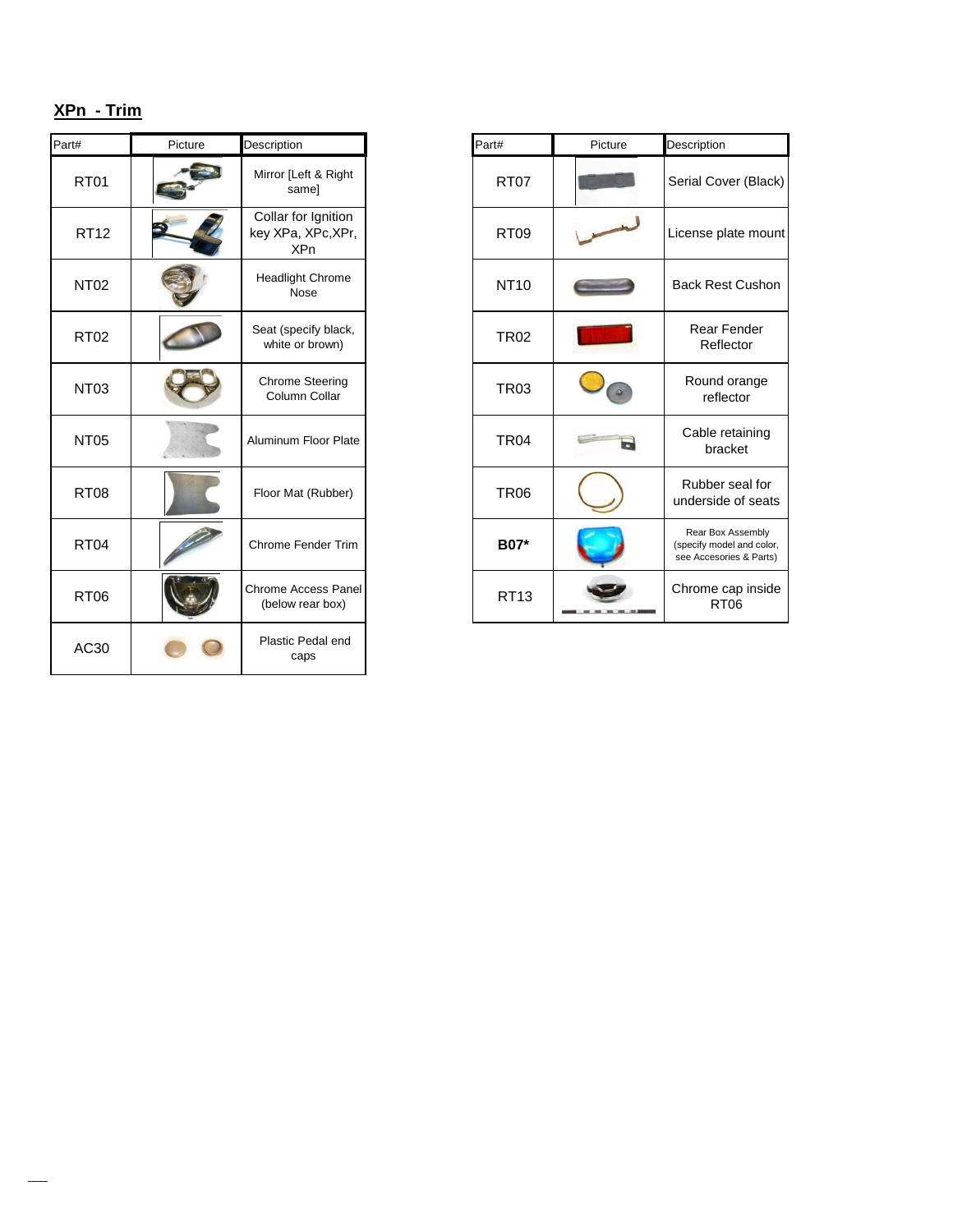### **XPn - Electrical**

| Part#                | Picture | Description                                                              | Part#                       | Picture | Description                                         |
|----------------------|---------|--------------------------------------------------------------------------|-----------------------------|---------|-----------------------------------------------------|
| <b>NE01</b>          |         | Headlight (inc. bulb)                                                    | <b>RE09</b>                 |         | Ignition (T)<br>swi                                 |
| <b>NE02</b>          |         | Analog Speedometer<br>Gauge                                              | <b>RE09S</b>                |         | <b>Electric 9</b><br>Ignition (in                   |
| <b>NE02-D</b>        |         | Digital Speedometer<br>Gauge                                             | <b>EL70</b>                 |         | 48v CCt<br>[For Digita                              |
| <b>NE03</b>          |         | Left Chrome Switch<br>Cluster (turnsig, hi/lo)                           | EL <sub>01</sub>            |         | 48v CCt<br>[for An<br>Gau                           |
| NE <sub>04</sub>     |         | <b>Right Chrome Switch</b><br>Cluster (headlight)                        | EL120                       |         | <b>LED Headl</b><br>mounting har<br>from            |
| NE05L<br>NE05R       |         | Front Turnsignal (w/ bulb<br>& chrome trim) Specify<br>[L]eft or [R]ight | <b>EL39</b>                 |         | 12V 35W<br>Bulb (XPn)<br>ta                         |
| EL65                 |         | Turn signal gauge, no<br>encosure, part of<br>NE02-D or DE02-D           | EL29-AMB                    |         | 12V 10W T                                           |
| RE06R                |         | Rear Turnsignals<br>(right) (with bulb &<br>chrome trim)                 | <b>EL13</b>                 |         | Hydraulic b<br>(syme                                |
| RE06L                |         | Rear Turnsignals (left)<br>(with bulb & chrome<br>trim)                  | <b>EL30</b>                 |         | 12V 5W<br>B١                                        |
| EL09/<br><b>EL10</b> |         | Throttle / Companion<br>handle                                           | <b>EL78</b>                 |         | Orange Re<br>LED bulb V<br>12v t10 8sr              |
| <b>RE07</b>          |         | Brakelight (inc. bulb)                                                   | EL124                       |         | 60V SIr<br>Controlle<br>in 2                        |
| <b>EL21</b>          |         | 12V Horn                                                                 | EL58-CLR                    |         | $12V$ 10W sir<br>CLEAR, XPn<br>with amber ler<br>EL |
| <b>EL22</b>          |         | 40A Breaker                                                              | <b>EL35</b>                 |         | 12V 2W c<br>bulb (all                               |
| <b>EL40</b>          |         | 40A Wire lengths<br>(set of 4)                                           | <b>NE10</b>                 |         | Capacit                                             |
| <b>EL24</b>          |         | Male Charging<br>Terminal                                                | EL12L/<br>EL12R             |         | Hammer St<br>Switches (s<br>2014)                   |
| <b>EL19</b>          |         | <b>Turnsignal Relay</b>                                                  | BAT07                       |         | Alarm<br>batt                                       |
| EL119                |         | 48V Alarm & two<br>remotes                                               | EL <sub>18</sub>            |         | 12V DC                                              |
| <b>EL11</b>          |         | CCT switch                                                               | NE <sub>11</sub> L<br>NE11R |         | Front tu<br>Mount, sp<br>or [F                      |

| #                            | Picture | Description                                                              | Part#                                    | Picture | Description                                                                                     |
|------------------------------|---------|--------------------------------------------------------------------------|------------------------------------------|---------|-------------------------------------------------------------------------------------------------|
| <b>NE01</b>                  |         | Headlight (inc. bulb)                                                    | <b>RE09</b>                              |         | Ignition (Tumbler and<br>switch)                                                                |
| NE02                         |         | Analog Speedometer<br>Gauge                                              | <b>RE09S</b>                             |         | <b>Electric Switch for</b><br>Ignition (inside RE09)                                            |
| IE02-D                       |         | Digital Speedometer<br>Gauge                                             | <b>EL70</b>                              |         | 48v CCt Controller<br>[For Digital gauges]                                                      |
| NE03                         |         | Left Chrome Switch<br>Cluster (turnsig, hi/lo)                           | EL01                                     |         | 48v CCt Controller<br>[for Analogue<br>Gauges]                                                  |
| NE04                         |         | <b>Right Chrome Switch</b><br>Cluster (headlight)                        | EL120                                    |         | LED Headlight Bulb w/<br>mounting hardware [Stock<br>from 2015]                                 |
| <b>JE05L</b><br><b>JE05R</b> |         | Front Turnsignal (w/ bulb<br>& chrome trim) Specify<br>[L]eft or [R]ight | <b>EL39</b>                              |         | 12V 35W Headlight<br>Bulb (XPn) symetrical<br>tabs                                              |
| <b>EL65</b>                  |         | Turn signal gauge, no<br>encosure, part of<br>NE02-D or DE02-D           | EL29-AMB                                 |         | 12V 10W Turnsig Bulb                                                                            |
| RE06R                        |         | Rear Turnsignals<br>(right) (with bulb &<br>chrome trim)                 | <b>EL13</b>                              |         | Hydraulic brake switch<br>(symetrical)                                                          |
| <b>RE06L</b>                 |         | Rear Turnsignals (left)<br>(with bulb & chrome<br>trim)                  | <b>EL30</b>                              |         | 12V 5W Brakelight<br><b>Bulb</b>                                                                |
| $E$ LO9 /<br><b>EL10</b>     |         | Throttle / Companion<br>handle                                           | <b>EL78</b>                              |         | Orange Rear Signal<br>LED bulb Wedge base<br>12v t10 8smd                                       |
| <b>RE07</b>                  |         | Brakelight (inc. bulb)                                                   | EL124                                    |         | 60V Sine wave<br>Controller (starting<br>in 2015)                                               |
| <b>EL21</b>                  |         | 12V Horn                                                                 | EL58-CLR                                 |         | 12V 10W single filament,<br>CLEAR, XPn turnsignal, use<br>with amber lens [LED equiv.:<br>EL79] |
| <b>EL22</b>                  |         | 40A Breaker                                                              | <b>EL35</b>                              |         | 12V 2W dashboard<br>bulb (all models)                                                           |
| <b>EL40</b>                  |         | 40A Wire lengths<br>(set of 4)                                           | <b>NE10</b>                              |         | <b>Capacity Gauge</b>                                                                           |
| <b>EL24</b>                  |         | Male Charging<br>Terminal                                                | EL12L/<br>EL12R                          |         | Hammer Style Brake<br>Switches (starting<br>2014)                                               |
| <b>EL19</b>                  |         | <b>Turnsignal Relay</b>                                                  | BAT07                                    |         | Alarm remote<br>batteries                                                                       |
| EL119                        |         | 48V Alarm & two<br>remotes                                               | EL <sub>18</sub>                         |         | 12V DC converter                                                                                |
| <b>EL11</b>                  |         | CCT switch                                                               | NE <sub>11</sub> L<br>NE <sub>11</sub> R |         | Front turnsignal<br>Mount, specify [L]eft<br>or [R]ight                                         |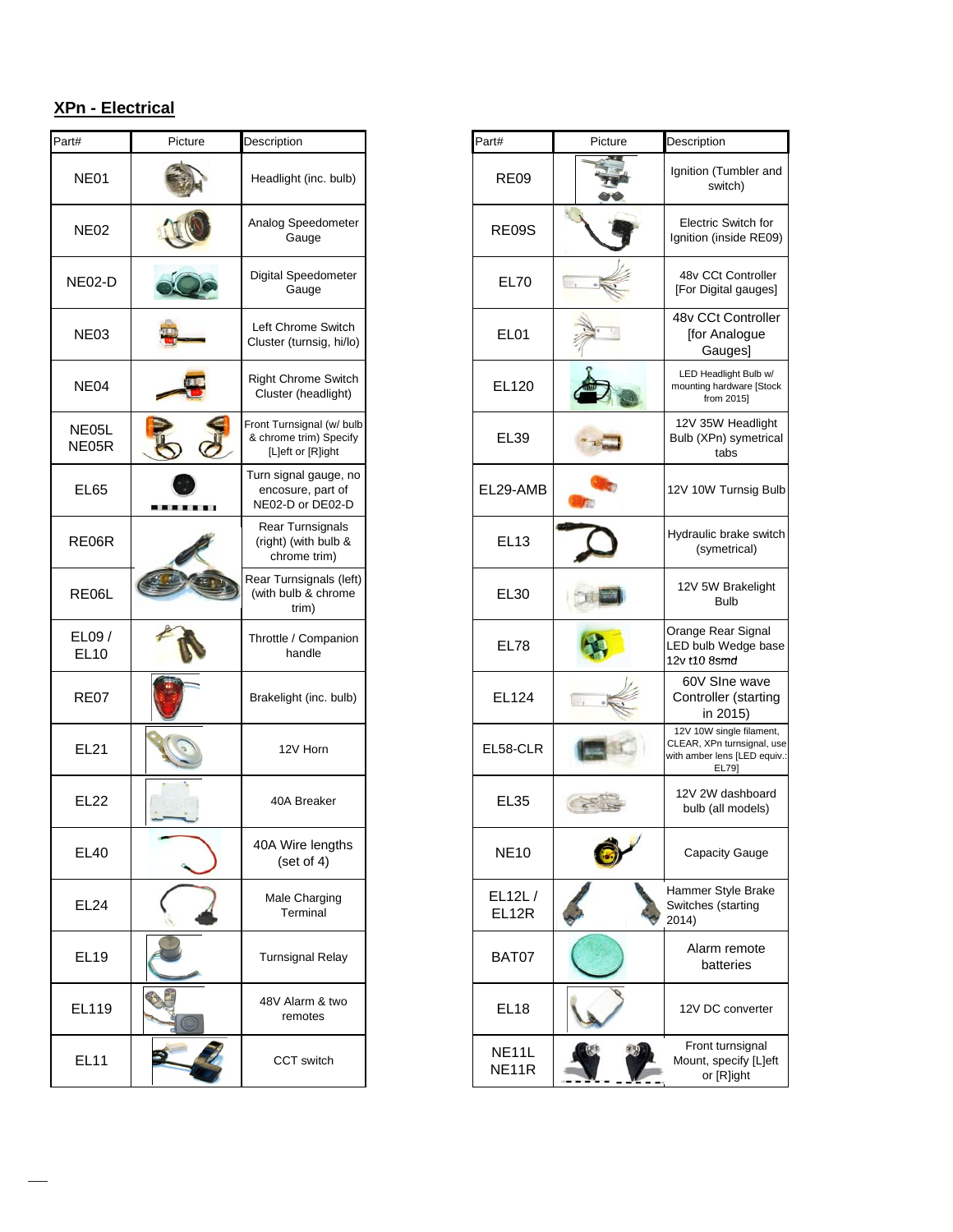| Part#            | Picture         | Description                                                                                     | Part#       | Picture | Description                                         |
|------------------|-----------------|-------------------------------------------------------------------------------------------------|-------------|---------|-----------------------------------------------------|
| NM03L<br>HM03R   |                 | Brake Handle (hydraulic)<br>Specify [L]eft or [R]ight<br>[Older models with MC30<br>Reservoirs] | <b>MC16</b> |         | ABS Rea<br>regulator<br>Coupler                     |
| HM03L<br>HM03R   |                 | <b>Brake Handle Specify</b><br>[L]eft or [R]ight (2014<br>ONLY)                                 | MC30R       |         | Front Master<br>Reservoir<br>available r<br>MC33L o |
| <b>MC19</b>      |                 | Rear Disc Brake pads<br>(pre-2012)                                                              | <b>RM18</b> |         | Seat                                                |
| MC07             |                 | Rear Brake Disc (pre-<br>2012)                                                                  | <b>MC35</b> |         | Rear calipers<br>longer avai<br>with MC4            |
| <b>RM05</b>      |                 | <b>Front Brake Disc</b>                                                                         | MC40        |         | Rear Cal<br>20                                      |
| <b>MC31</b>      |                 | Front Brake Caliper<br>(XPr/XPn)                                                                | <b>MC56</b> |         | 180mm F<br><b>Brake Ro</b><br>20                    |
| <b>MC22</b>      |                 | xpr/xpn disc brake<br>pads                                                                      | <b>HR64</b> | ႔ေ      | x2 Hydra<br>b                                       |
| <b>MC15</b>      |                 | ABS Front hydraulic<br>regulator [c/w ABS<br>Coupler Nipple]                                    | <b>MC34</b> |         | Rear Hyd                                            |
| <b>MC17</b>      |                 | <b>ABS Nipple Coupler</b>                                                                       | MC33R       |         | Low Pro<br>Reservo<br>ON                            |
| <b>MC37</b>      |                 | Front Hydraulic Line                                                                            | MC33L       |         | Low Pro<br>Reservo<br>ON                            |
| <b>MC14</b>      |                 | Sprocket Freewheel                                                                              | <b>RM14</b> |         | Side Ki                                             |
| <b>NM19</b>      |                 | Steering Column /w<br>triple tree                                                               | <b>RM20</b> |         | Seat lat                                            |
| MC <sub>08</sub> | <b>CANADIAN</b> | Rear Shock Absorber                                                                             | RM06R       | s.      | <b>Front Shoc</b><br>(riç                           |
| MC09             |                 | Speedometer Cable<br>(XPh XPv XPr BTr)                                                          | RM06L       |         | Front Shoc<br>(le                                   |
| <b>MC11</b>      |                 | Pedal Axle Sprocket<br>and Pin                                                                  | <b>TT01</b> |         | 3.5x10 tul                                          |
| <b>MC12</b>      |                 | Pedals (left and right<br>set)                                                                  | TT11B       |         | Tubeless <sub>1</sub><br>B <sub>6</sub>             |
| MC <sub>24</sub> |                 | Folding Pedals [Pair]                                                                           | <b>RM17</b> |         | Rear B                                              |
| <b>MC13</b>      |                 | Pedal cranks [L]eft<br>and [R]ight                                                              | <b>NM20</b> |         | XPn Steeri<br>head                                  |
|                  |                 |                                                                                                 |             |         | (                                                   |

\_\_\_

| t#                    | Picture | Description                                                                                     | Part#       | Picture             | Description                                                                                    |
|-----------------------|---------|-------------------------------------------------------------------------------------------------|-------------|---------------------|------------------------------------------------------------------------------------------------|
| <b>NM03L</b><br>HM03R |         | Brake Handle (hydraulic)<br>Specify [L]eft or [R]ight<br>[Older models with MC30<br>Reservoirs] | <b>MC16</b> |                     | ABS Rear hydraulic<br>regulator [c/w ABS<br>Coupler Nipple]                                    |
| HM03L<br>HM03R        |         | <b>Brake Handle Specify</b><br>[L]eft or [R]ight (2014<br>ONLY)                                 | MC30R       |                     | Front Master Cylinder Brake<br>Reservoir No longer<br>available replace with<br>MC33L or MC33R |
| MC19                  |         | Rear Disc Brake pads<br>(pre-2012)                                                              | <b>RM18</b> |                     | Seat Latch                                                                                     |
| MC07                  |         | Rear Brake Disc (pre-<br>2012)                                                                  | <b>MC35</b> |                     | Rear calipers [Pre-2012] No<br>longer available replace<br>with MC40 & MC56                    |
| <b>RM05</b>           |         | Front Brake Disc                                                                                | <b>MC40</b> |                     | Rear Caliper [Post<br>2012]                                                                    |
| MC31                  |         | Front Brake Caliper<br>(XPr/XPn)                                                                | <b>MC56</b> |                     | 180mm Rear Disc<br>Brake Rotor (post<br>2012)                                                  |
| MC22                  |         | xpr/xpn disc brake<br>pads                                                                      | <b>HR64</b> | $\mathbb{F}_\infty$ | x2 Hydraulic Banjo<br>bolt                                                                     |
| MC15                  |         | ABS Front hydraulic<br>regulator [c/w ABS<br>Coupler Nipple]                                    | <b>MC34</b> |                     | Rear Hydraulic Line                                                                            |
| MC17                  |         | ABS Nipple Coupler                                                                              | MC33R       |                     | Low Profile Right<br>Reservoir (2014<br>ONLY)                                                  |
| MC37                  |         | Front Hydraulic Line                                                                            | MC33L       |                     | Low Profile Left<br>Reservoir (2014<br>ONLY)                                                   |
| <b>MC14</b>           |         | Sprocket Freewheel                                                                              | <b>RM14</b> |                     | Side Kickstand                                                                                 |
| <b>NM19</b>           |         | Steering Column /w<br>triple tree                                                               | <b>RM20</b> |                     | Seat latch cable                                                                               |
| MC08                  |         | Rear Shock Absorber                                                                             | RM06R       |                     | Front Shock Absorber<br>(right)                                                                |
| MC09                  |         | Speedometer Cable<br>(XPh XPv XPr BTr)                                                          | RM06L       |                     | Front Shock Absorber<br>(left)                                                                 |
| MC11                  |         | Pedal Axle Sprocket<br>and Pin                                                                  | <b>TT01</b> |                     | 3.5x10 tubeless tire                                                                           |
| MC12                  |         | Pedals (left and right<br>set)                                                                  | TT11B       |                     | Tubeless Tire Valve -<br>Bent                                                                  |
| MC24                  |         | Folding Pedals [Pair]                                                                           | <b>RM17</b> |                     | Rear Box Rack                                                                                  |
| MC13                  |         | Pedal cranks [L]eft<br>and [R]ight                                                              | <b>NM20</b> |                     | XPn Steering Column<br>headpiece                                                               |

(Continues...)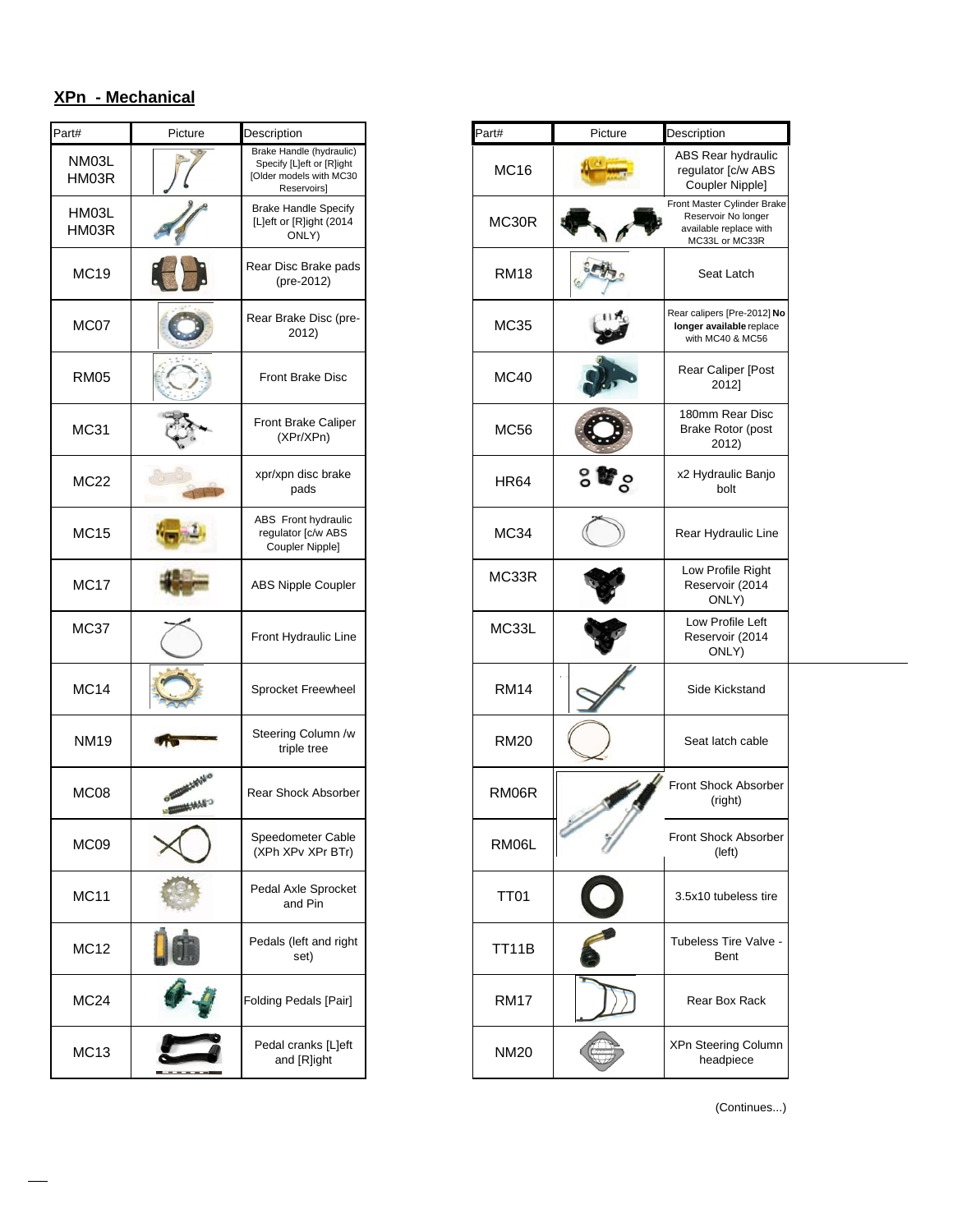#### **XPn - Mechanical** [...Continued]

| Part#        | Picture | Description                                                | Part#       | Picture | Description                                    |
|--------------|---------|------------------------------------------------------------|-------------|---------|------------------------------------------------|
| MC112        |         | Front axle 12mm<br>dia. *Spacer cut to<br>spec             | <b>RM12</b> |         | Main Kicks                                     |
| <b>NM02</b>  |         | Handlebar                                                  | <b>RM09</b> |         | Speedometer<br>Wormgear                        |
| <b>RM16</b>  |         | Pedal Axle                                                 | <b>RM07</b> |         | <b>Front Whee</b><br>hardware for I<br>and sea |
| <b>NM01</b>  |         | <b>Handlebar Fasteners</b><br>(pair)                       | <b>NM17</b> |         | <b>Back Rest Ra</b><br>trim for cus            |
| <b>MC104</b> |         | Motor plate for CCt<br>Disc Brake Motor,<br>Rotor side.    | <b>HR60</b> |         | XPr/XPn fe<br>bracke                           |
| MC59         |         | Motor plate for CCt<br>Disc Brake Motor,<br>sprocket side. | <b>HR74</b> |         | Front Brak<br><b>Retaining B</b><br>Stamped !  |

| Part#       | Picture | Description                                                          |
|-------------|---------|----------------------------------------------------------------------|
| RM12        |         | Main Kickstand                                                       |
| <b>RM09</b> |         | Speedometer<br>Wormgear                                              |
| RM07        |         | Front Wheel (see<br>hardware for bearings<br>and seals)              |
| <b>NM17</b> |         | Back Rest Rack (see<br>trim for cushion)                             |
| <b>HR60</b> |         | XPr/XPn fender<br>bracket                                            |
| <b>HR74</b> |         | Front Brake Line<br><b>Retaining Bracket</b><br><b>Stamped Steel</b> |
|             |         |                                                                      |

#### **XPn Hardware and Minor Parts**

**NOTE: Any minor parts which are elements of a larger assembly are not listed here. See Assemblies for details**

| Part#            | Picture                              | Description                                                           | Part#       | Picture                                                                                                                                                                                                                                                                                                                                             | Description                             |
|------------------|--------------------------------------|-----------------------------------------------------------------------|-------------|-----------------------------------------------------------------------------------------------------------------------------------------------------------------------------------------------------------------------------------------------------------------------------------------------------------------------------------------------------|-----------------------------------------|
| HR <sub>03</sub> | 888                                  | Bearings - Steering<br>Column                                         | <b>HR23</b> | $\begin{picture}(180,10) \put(0,0){\line(1,0){10}} \put(10,0){\line(1,0){10}} \put(10,0){\line(1,0){10}} \put(10,0){\line(1,0){10}} \put(10,0){\line(1,0){10}} \put(10,0){\line(1,0){10}} \put(10,0){\line(1,0){10}} \put(10,0){\line(1,0){10}} \put(10,0){\line(1,0){10}} \put(10,0){\line(1,0){10}} \put(10,0){\line(1,0){10}} \put(10,0){\line($ | Panel                                   |
| <b>RM21</b>      |                                      | XPr/n LOWER 30mm<br><b>STEERING BEARING</b><br>and RACE               | <b>HR24</b> |                                                                                                                                                                                                                                                                                                                                                     | Panel sc                                |
| <b>HR04</b>      |                                      | Bearings - Pedal<br>Axle                                              | <b>HR25</b> |                                                                                                                                                                                                                                                                                                                                                     | M6x1.0 ch<br>(used on<br>fairi          |
| <b>HR06</b>      |                                      | <b>Front Wheel Brake</b><br>Side Bearing<br>(32mm/12mm)               | <b>HR31</b> |                                                                                                                                                                                                                                                                                                                                                     | Rear br<br>b٥                           |
| <b>HR07</b>      |                                      | Front Wheel Wormgear<br>side Bearing<br>(37mm/12mm)                   | <b>HR33</b> |                                                                                                                                                                                                                                                                                                                                                     | <b>Front Disc</b><br>(no collar u       |
| <b>HR14</b>      |                                      | Front wheel seal<br>XPr/Xph/Xpn<br>(32mm/20mm)                        | <b>HR34</b> |                                                                                                                                                                                                                                                                                                                                                     | XPr/XPn S<br>Bolt (shoo<br>tre          |
| <b>HR18</b>      |                                      | Spring - main<br>kickstand                                            | <b>HR40</b> | <b>ront Callin</b>                                                                                                                                                                                                                                                                                                                                  | Xpr/XPn F<br><b>Mounting E</b><br>to sh |
| <b>HR19</b>      |                                      | Spring - side<br>kickstand                                            | <b>HR55</b> |                                                                                                                                                                                                                                                                                                                                                     | <b>Bike Chai</b><br>precise ler<br>lin  |
| <b>HR22</b>      | <b>WWW</b> W<br>00000000<br>00000000 | Battery contact screw set (8<br>bolts, 8, lock washers, 8<br>washers) | <b>HR56</b> |                                                                                                                                                                                                                                                                                                                                                     | Chain Ma                                |
| <b>HR50</b>      |                                      | 6x1.0 hex bolt<br>(long)                                              | <b>HR62</b> |                                                                                                                                                                                                                                                                                                                                                     | M5x0.8<br>connector b                   |
| <b>HR42</b>      |                                      | Side kickstand Mounting<br>Bolt M10x1.25 with 15mm<br>collar          | <b>HR51</b> |                                                                                                                                                                                                                                                                                                                                                     | 6x1.0 ph<br>(sh                         |

| tion                                                 | Part#       | Picture | Description                                                    |
|------------------------------------------------------|-------------|---------|----------------------------------------------------------------|
| ngs -Steering<br>Column                              | <b>HR23</b> |         | Panel screws                                                   |
| OWER 30mm<br>ING BEARING<br>nd RACE                  | <b>HR24</b> |         | Panel screw clips                                              |
| ings - Pedal<br>Axle                                 | <b>HR25</b> |         | M6x1.0 chromed bolt<br>(used on XPn front<br>fairings)         |
| <b>Wheel Brake</b><br>de Bearing<br>mm/12mm)         | <b>HR31</b> |         | Rear brake disk<br>bolt                                        |
| heel Wormgear<br>de Bearing<br>mm/12mm)              | <b>HR33</b> |         | <b>Front Disc Brake Bolt</b><br>(no collar under head)         |
| t wheel seal<br>r/Xph/Xpn<br>mm/20mm)                | <b>HR34</b> |         | <b>XPr/XPn Shock Mount</b><br>Bolt (shock to triple<br>tree)   |
| ing - main<br>ckstand                                | <b>HR40</b> |         | Xpr/XPn Front caliper<br>Mounting Bolt (caliper<br>to shock)   |
| ring - side<br>ckstand                               | <b>HR55</b> |         | <b>Bike Chain (specify</b><br>precise length or # of<br>links) |
| ontact screw set (8<br>, lock washers, 8<br>washers) | <b>HR56</b> |         | <b>Chain Master Link</b>                                       |
| .0 hex bolt<br>(long)                                | <b>HR62</b> |         | M5x0.8 nut (for<br>connector block posts)                      |
| ckstand Mounting<br>$25$ with 15mm<br>collar         | <b>HR51</b> |         | 6x1.0 phillips bolt<br>(short)                                 |
|                                                      |             |         | continues                                                      |